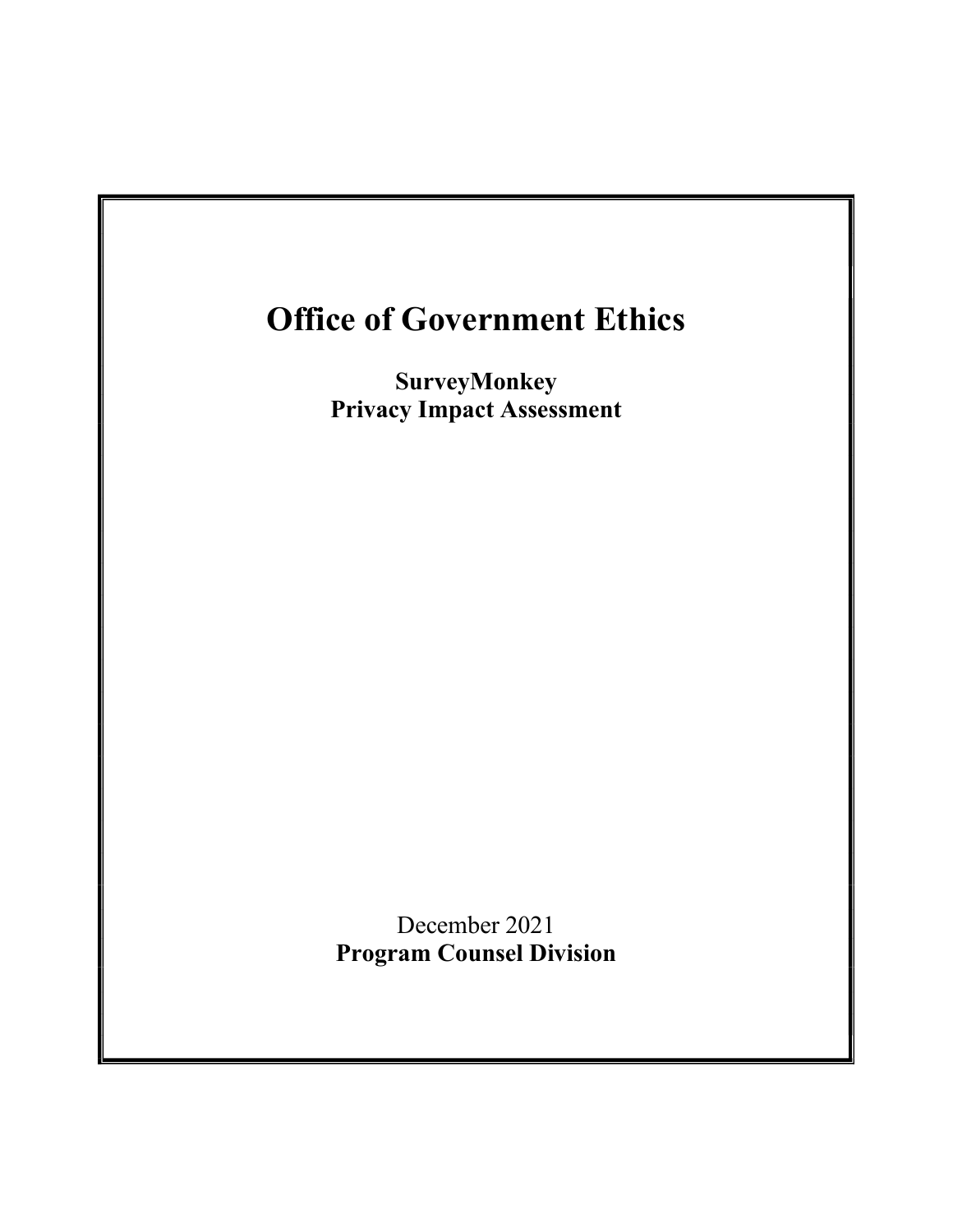## U.S. Office of Government Ethics (OGE) Privacy Impact Assessment (PIA) for SurveyMonkey

Provide electronic copies of the signed PIA to OGE's Chief Information & Cybersecurity Officer and Privacy Officer.

Name of Project/System: SurveyMonkey **Office:** Program Counsel Division

#### Executive Summary

SurveyMonkey is a third-party website and application that enables the agency to create customized surveys. Once a user creates a SurveyMonkey account, the user has access to over 100 survey templates and over 2,500 questions. Users may also create custom templates and questions. SurveyMonkey allows users to send surveys via the internet and email. OGE conducted this PIA because the agency may utilize SurveyMonkey to collect and retain personally identifiable information (PII), including a survey taker's name, address, email address, internet protocol (IP) address, and other information that enables the agency and/or SurveyMonkey to identify respondents. SurveyMonkey's Terms of Service and Privacy Policy govern its collection, use, maintenance, and disclosure of information. It is suggested that users review the SurveyMonkey Privacy Policy before using its services to understand how and when SurveyMonkey collects, uses, and shares the information submitted for OGE surveys using SurveyMonkey's services.

It is intended that this PIA will generally cover OGE's practices regarding the use of SurveyMonkey to generate specific surveys. However, a Privacy Threshold Analysis (PTA) will still be required before a specific survey may be deployed.

## A. CONTACT INFORMATION:

## 1) Who is the person completing this document?

Jennifer Matis Associate Counsel and Privacy Officer Legal, External Affairs and Performance Branch Program Counsel Division jmatis@oge.gov 202-482-9211

#### 2) Who is the system owner?

Nicole Stein Chief, Agency Assistance Branch Program Counsel Division nstein@oge.gov 202-482-9255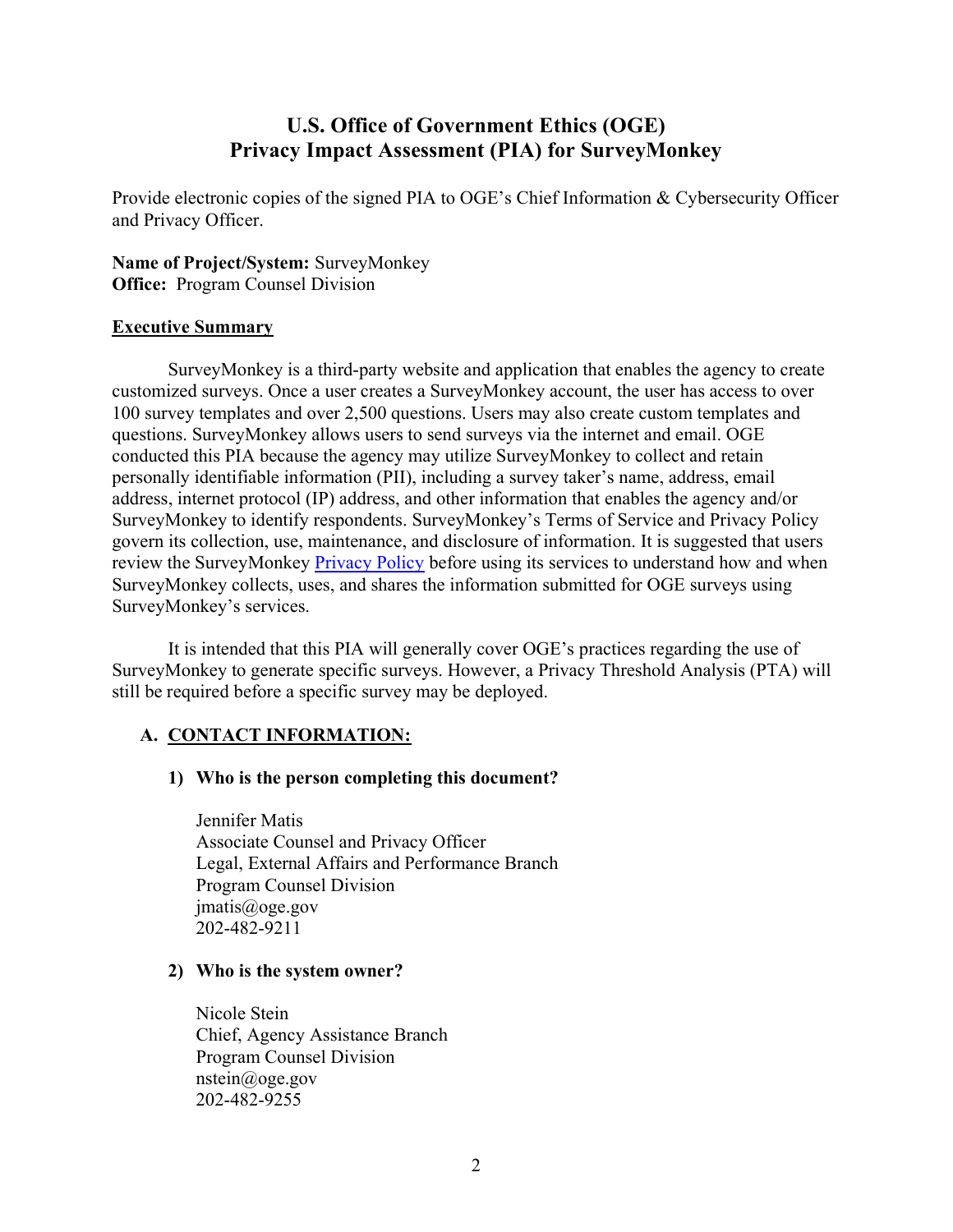#### 3) Who is the system manager?

Nicole Stein Chief, Agency Assistance Branch Program Counsel Division nstein@oge.gov 202-482-9255

### 4) Who is the Chief Information Security Officer (CISO) who reviewed this document?

 Ty Cooper Chief Information & Cybersecurity Officer jtcooper@oge.gov (202) 482-9226

#### 5) Who is the Senior Agency Official for Privacy who reviewed this document?

Diana J. Veilleux Senior Agency Official for Privacy Chief, Legal, External Affairs and Performance Branch Diana.veilleux@oge.gov 202-482-9203

#### 6) Who is the Reviewing Official?

 Ty Cooper Chief Information & Cybersecurity Officer jtcooper@oge.gov 202-482-9226

#### B. SYSTEM APPLICATION/GENERAL INFORMATION:

#### 1) Does this system contain any information about individuals?

Yes. Responses to a specific OGE survey generated using the SurveyMonkey application may contain information about individual respondents, depending on the contents of the survey. These individuals may be OGE employees, other federal employees, or members of the public. OGE users also provide basic personal information to the SurveyMonkey application in order to receive administrative access to OGE's account.

#### a. Is this information identifiable to the individual?

Potentially, based upon the contents of a particular survey.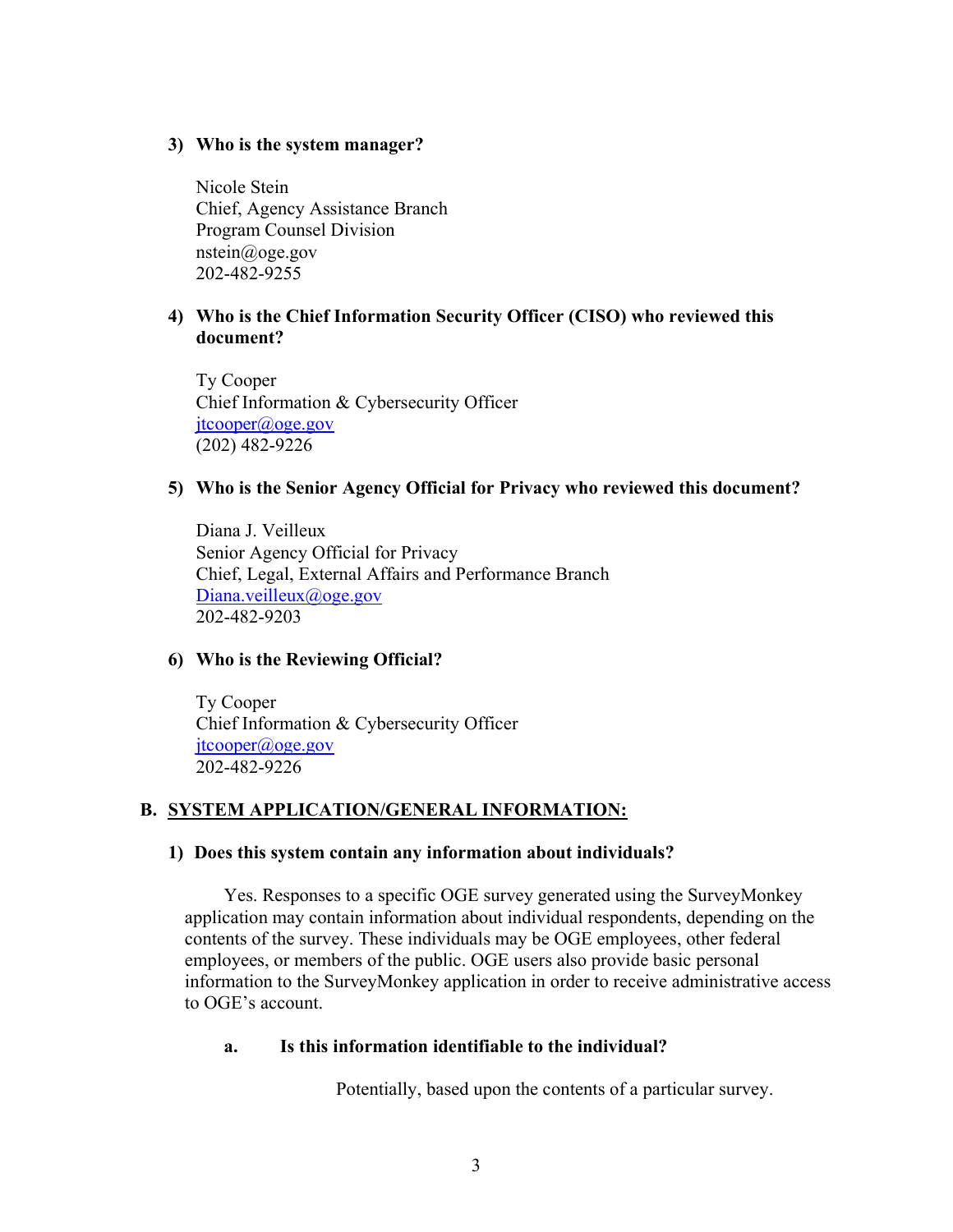### b. Is the information about individual members of the public?

Potentially, based upon the contents of a particular survey.

#### c. Is the information about employees?

Potentially.

#### 2) What is the purpose of the system/application?

SurveyMonkey is a third-party website and application that enables the agency to create customized surveys. Surveys are used to gather feedback from agency stakeholders inside or outside OGE.

### 3) What legal authority authorizes the purchase or development of this system/application?

The specific legal authority varies depending on the purpose of the specific survey being implemented, but may include the Foundations for Evidence-Based Policymaking Act of 2018, Pub.L. No: 115-435 (1/14/2019); Presidential Memorandum on Tribal Consultation and Strengthening Nation-to-Nation Relationships (1/26/2021); and EO 13571, Streamlining Service Delivery and Improving Customer Service (4/27/2011).

## C. DATA in the SYSTEM:

## 1) What categories of individuals are covered in the system?

 Potentially, OGE employees, other federal employees, and members of the public--depending on the purpose and contents of the survey.

#### 2) What are the sources of the information in the system?

Most of information is collected from the individual themselves. Internet protocol (IP) addresses may be collected directly from the survey taker's computer.

### a. Is the source of the information from the individual or is it taken from another source? If not directly from the individual, then what other source?

See above.

#### b. What federal agencies provide data for use in the system?

Not applicable.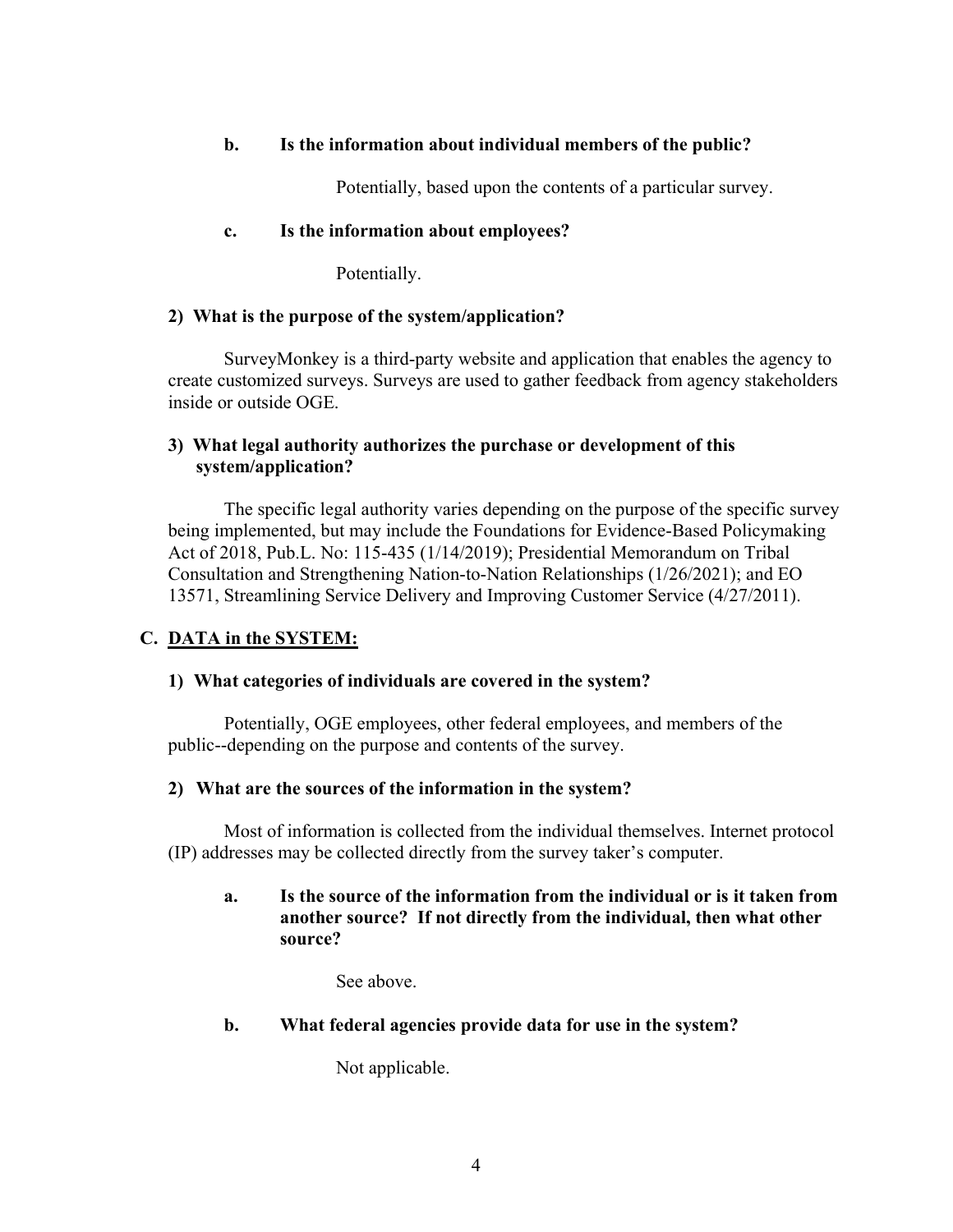### c. What State and local agencies are providing data for use in the system?

Not applicable.

### d. From what other third party sources will data be collected?

Not applicable.

#### e. What information will be collected from the employee and the public?

Information collected from survey takers may contain personally identifiable information (PII), including a survey taker's name, address, email address, and other information.

OGE users must select the option to not collect IP addresses. In the rare case that an OGE user needs IP address information, they must specifically ask for and be granted permission from the Privacy Officer. Such permission will be noted in the review module of the PTA submitted for the specific survey. A screenshot of how to select the option is attached as Attachment A.

#### 3) Accuracy, Timeliness, Reliability, and Completeness

#### a. How will data collected from sources other than OGE records be verified for accuracy?

Not applicable.

#### b. How will data be checked for completeness?

Not applicable.

#### c. Is the data current? What steps or procedures are taken to ensure the data is current and not out-of-date?

Not applicable. The data is intended to be current when collected and then will be used for historical purposes only.

#### d. Are the data elements described in detail and documented?

No, however, the data elements are simple and self-explanatory.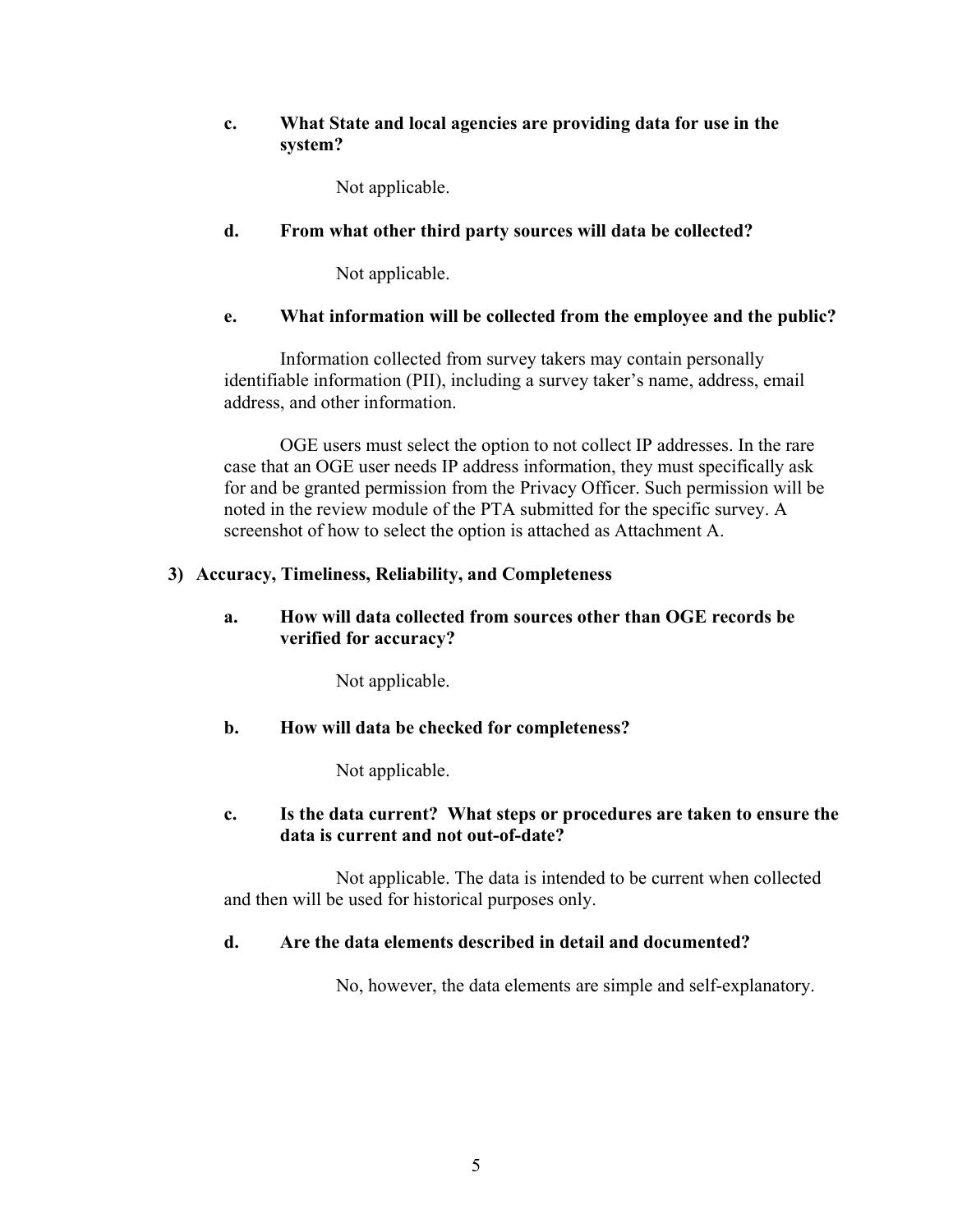#### D. ATTRIBUTES OF THE DATA:

1) Is the use of the data both relevant and necessary to the purpose for which the system is being designed?

Yes.

2) Will the system derive new data or create previously unavailable data about an individual through aggregation from the information collected, and how will this be maintained and filed?

No.

3) Will the new data be placed in the individual's record?

Not applicable.

4) Can the system make determinations about employees/the public that would not be possible without the new data?

Not applicable.

5) How will the new data be verified for relevance and accuracy?

Not applicable.

6) If the data is being aggregated, what controls are in place to protect the data from unauthorized access or use?

No data is being aggregated.

7) If data is being aggregated, are the proper controls remaining in place to protect the data and prevent unauthorized access?

No data is being aggregated.

#### 8) How will the data be retrieved? Does a personal identifier retrieve the data?

To the extent that a specific survey collects data that is not anonymized, the data may be retrieved by personal identifier. Whenever a survey will collect data to be retrieved by personal identifier, it must be noted on the Privacy Threshold Analysis (PTA) submitted for the particular survey.

If the Privacy Act will be applicable to the information collected by a particular survey, it must be noted in the review module on the PTA for that survey and the applicable Privacy Act system of records will be cited. To the extent that Privacy Act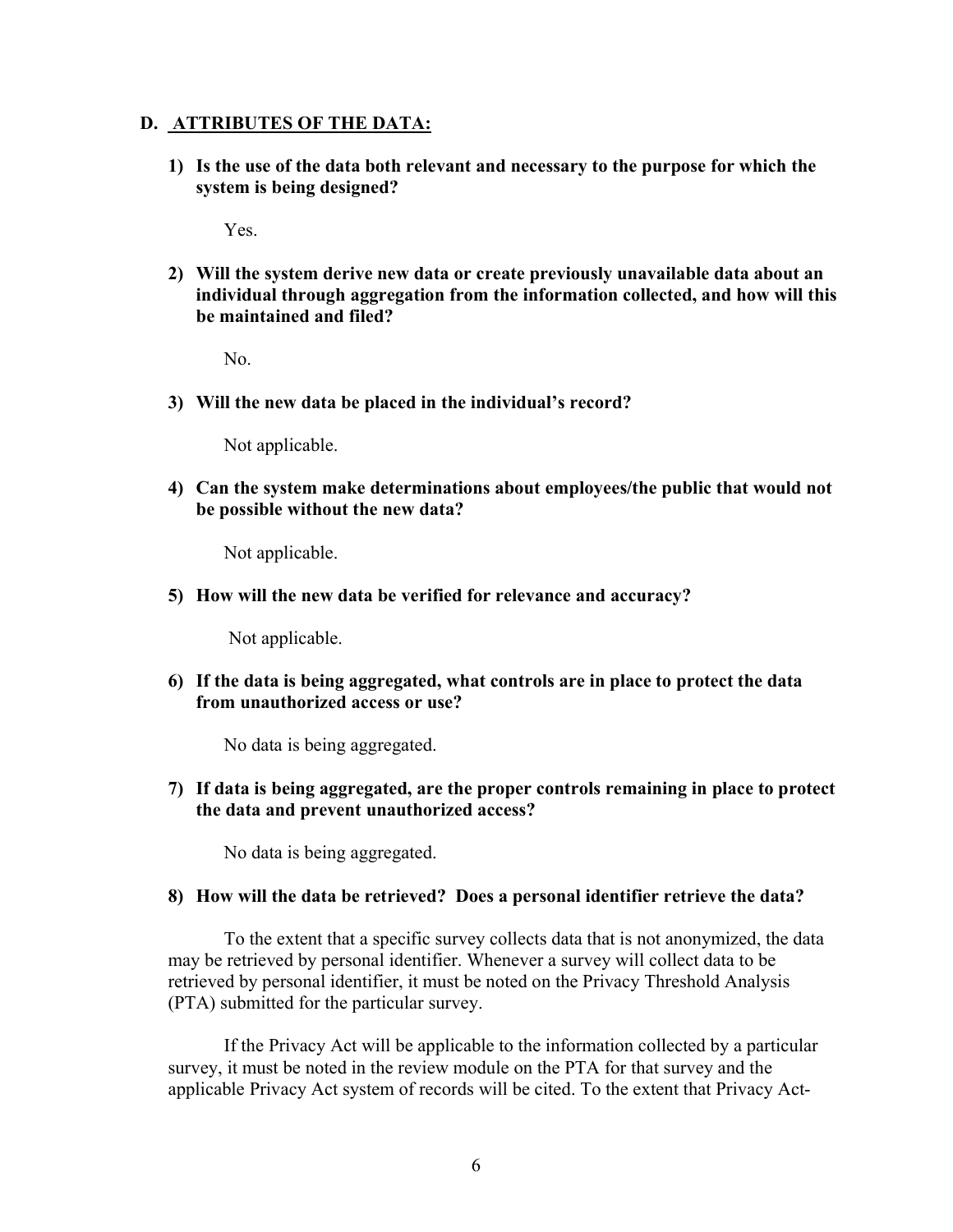protected records are collected and maintained, the survey creator and all other OGE employees accessing the survey information must comply with the Privacy Act and the applicable system of records notice, including posting an appropriate Privacy Act statement within the specific survey.

#### **9) What kinds of reports can be produced on individuals? What will be the use of these reports? Who will have access to them?**

 To the extent that SurveyMonkey has this capability, OGE users will not avail themselves of that option.

## **10) What opportunities do individuals have to decline/refuse to provide information (i.e., where providing information is voluntary) or to consent to particular uses of the information (other than required or authorized uses)?**

Some of the particular surveys created are voluntary, while some directed at agency employees are required by agency policy. There is no opportunity to consent to particular uses of the information. A Privacy Act statement will be included within any survey that collects Privacy Act-protected records.

## **E. MAINTENANCE AND ADMINISTRATIVE CONTROLS:**

**1) If the system is operated in more than one site, how will consistent use of the system and data be maintained in all sites?**

Not applicable.

#### **2) Is the data in the system covered by existing records disposition authority? If yes, what are the retention periods of data in this system?**

Prior to utilizing SurveyMonkey, the survey creator must coordinate with OGE's Records Officer to ensure that the information collected by SurveyMonkey that constitutes "records" under the Federal Records Act, 44 U.S.C. § 3301, will be retained as required by applicable OGE policy and records retention schedules approved by the National Archives and Records Administration (NARA).

**3) What are the procedures for disposition of the data at the end of the retention period? How long will the reports produced be kept? Where are the procedures documented?**

See above.

**4) Is the system using technologies in ways that the OGE has not previously employed (e.g., monitoring software, Smart Cards, Caller-ID)?**

No.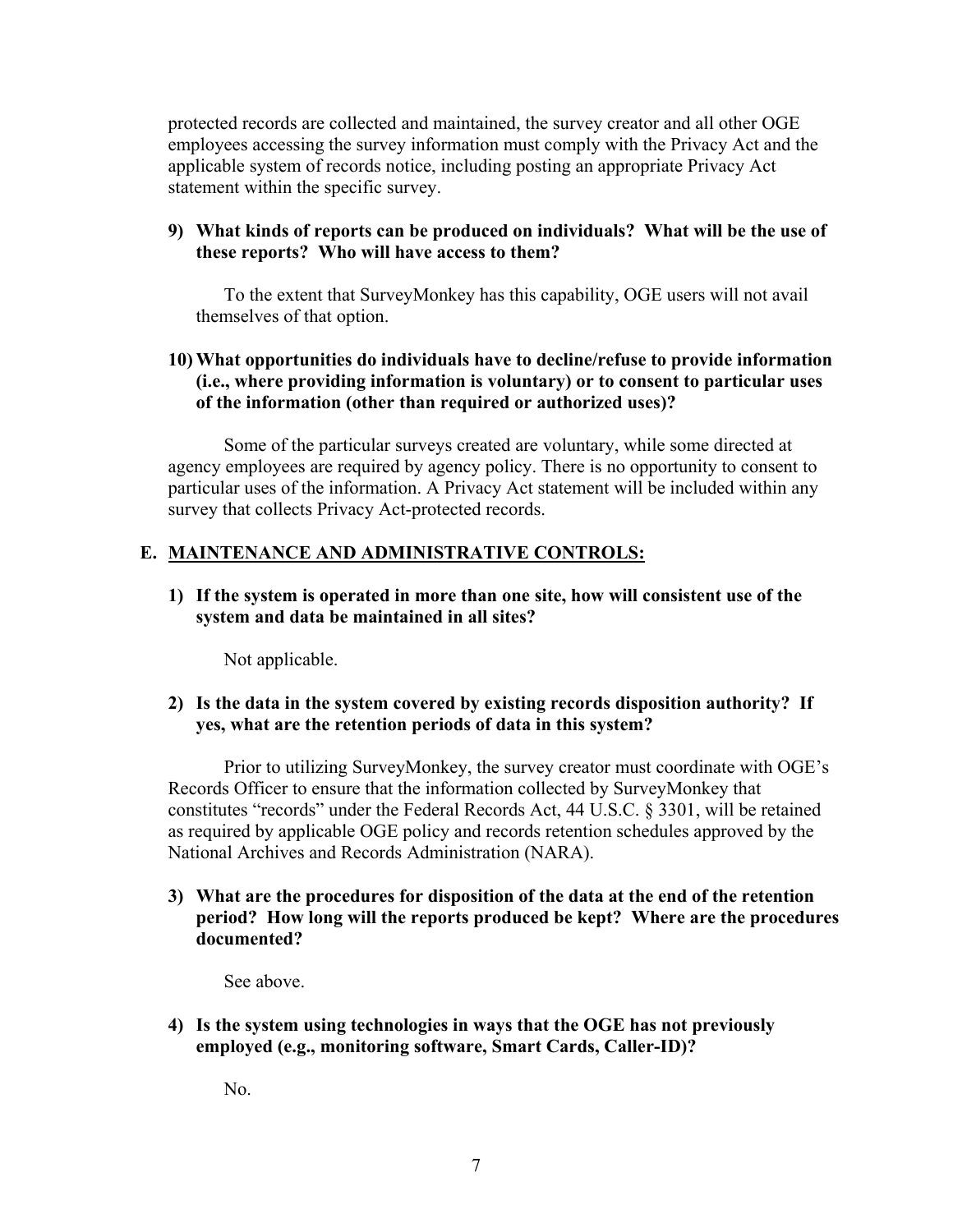#### 5) How does the use of this technology affect public/employee privacy?

 A specific survey created using SurveyMonkey collects no more information than is necessary and properly secures the information. SurveyMonkey has security protections in place to protect the privacy of its users. See https://www.surveymonkey.com/mp/legal/security/. To the extent that the collected data is maintained on OGE's network, the agency will take appropriate steps to mitigate any potential threats to privacy that exist in light of the survey information collected and shared. OGE will avoid using open text boxes whenever possible to mitigate the possibility of over-collection and will collect only the information necessary for the proper performance of agency functions.

#### 6) Will this system provide the capability to identify, locate, and monitor individuals? If yes, explain.

No.

7) What kinds of information are collected as a function of the monitoring of individuals?

Not applicable.

#### 8) What controls will be used to prevent unauthorized monitoring?

SurveyMonkey does not have the capability to monitor individuals.

#### 9) Under which Privacy Act systems of records notice does the system operate? Provide number and name.

If the Privacy Act will be applicable to the information collected by a particular survey, that must be noted in the review module on the PTA, and the applicable Privacy Act system of records will be cited.

#### 10)If the system is being modified, will the Privacy Act system of records notice require amendment or revision? Explain.

Not applicable.

#### F. ACCESS TO DATA:

#### 1) Who will have access to the data in the system?

 Only a limited number of OGE users have direct administrative access to SurveyMonkey and to information collected through a particular survey. Only authorized OGE users will have access to the data that is imported into OGE's network through a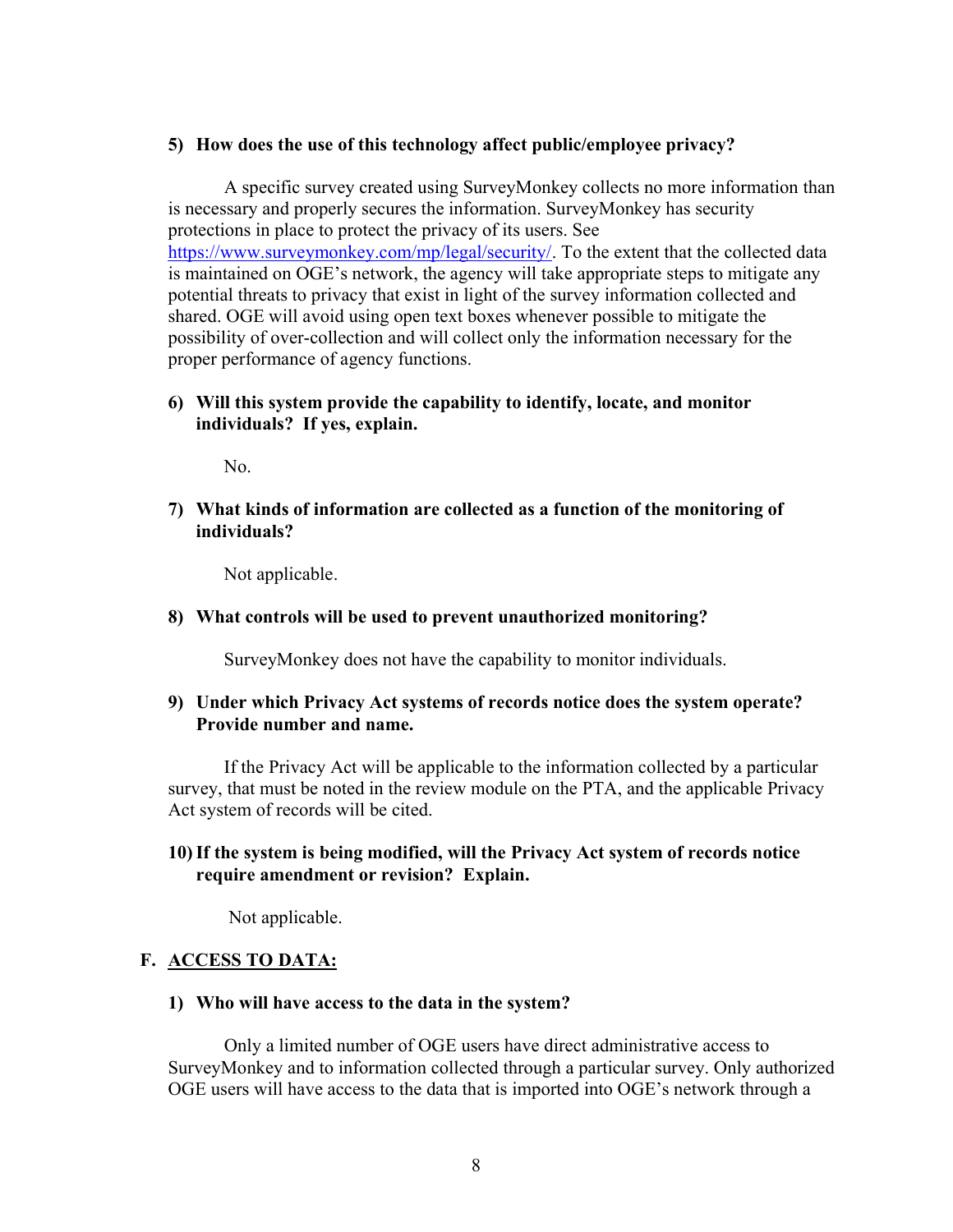particular survey. Generally, the information collected will be limited to non-sensitive PII, such as contact information. To the extent individual surveys collect more sensitive PII, the Privacy Officer may impose additional access restrictions on the collected data. Such additional restrictions will be noted in the review module on the specific survey's PTA.

#### 2) How is access to the data by a user determined? Are criteria, procedures, controls, and responsibilities regarding access documented?

Access to OGE applications is governed by the Account Access Request Form (AARF) process, which authorizes the Information Technology Division (ITD) to create, modify, and disable network accounts, including providing access to OGE applications. AARF requests must be signed by the employee, his/her supervisor, and the Chief Information & Cybersecurity Officer before a request is approved to be implemented by ITD staff.

### 3) Will users have access to all data on the system or will the user's access be restricted? Explain.

See above.

### 4) What controls are in place to prevent the misuse (e.g., unauthorized browsing) of data by those having access?

Authorized users have been advised that agency policy prohibits them from unauthorized browsing of data and have been instructed not to engage in such activities.

#### 5) Are contractors involved with the design and development of the system and will they be involved with the maintenance of the system? If yes, were Privacy Act contract clauses inserted in their contracts and other regulatory measures addressed?

 No contractors were involved with the design, development, or maintenance of the SurveyMonkey application as utilized by OGE, or any particular surveys.

#### 6) Do other systems share data or have access to the data in the system? If yes, explain.

No.

## 7) Who will be responsible for protecting the privacy rights of the public and employees affected by the interface?

Not applicable.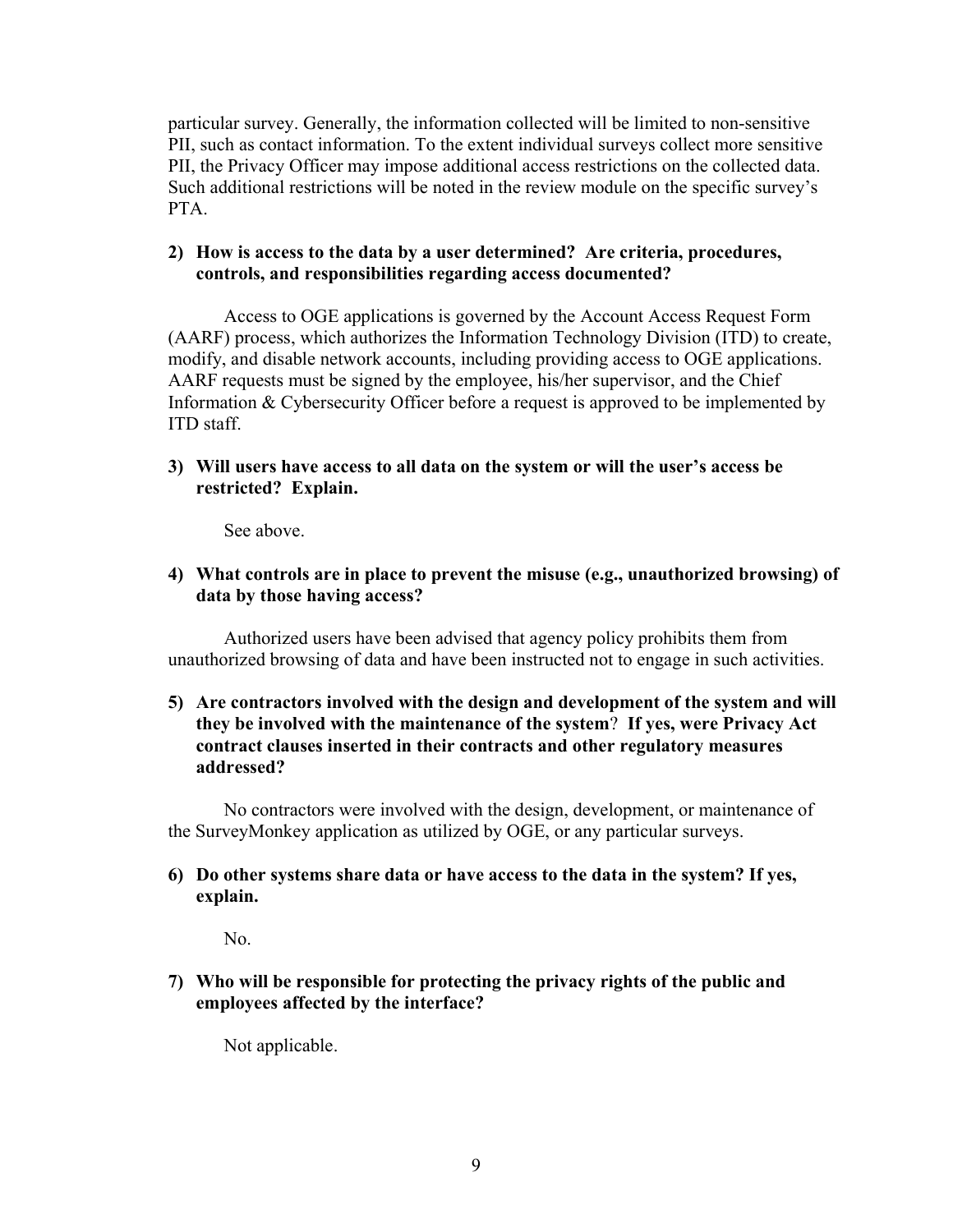8) Will other agencies share data or have access to the data in this system (Federal, State, or Local)?

No.

## 9) How will the data be used by the other agency?

Not applicable.

## 10) Who is responsible for assuring proper use of the data?

Each authorized user is responsible for assuring proper use of the data collected via a particular survey.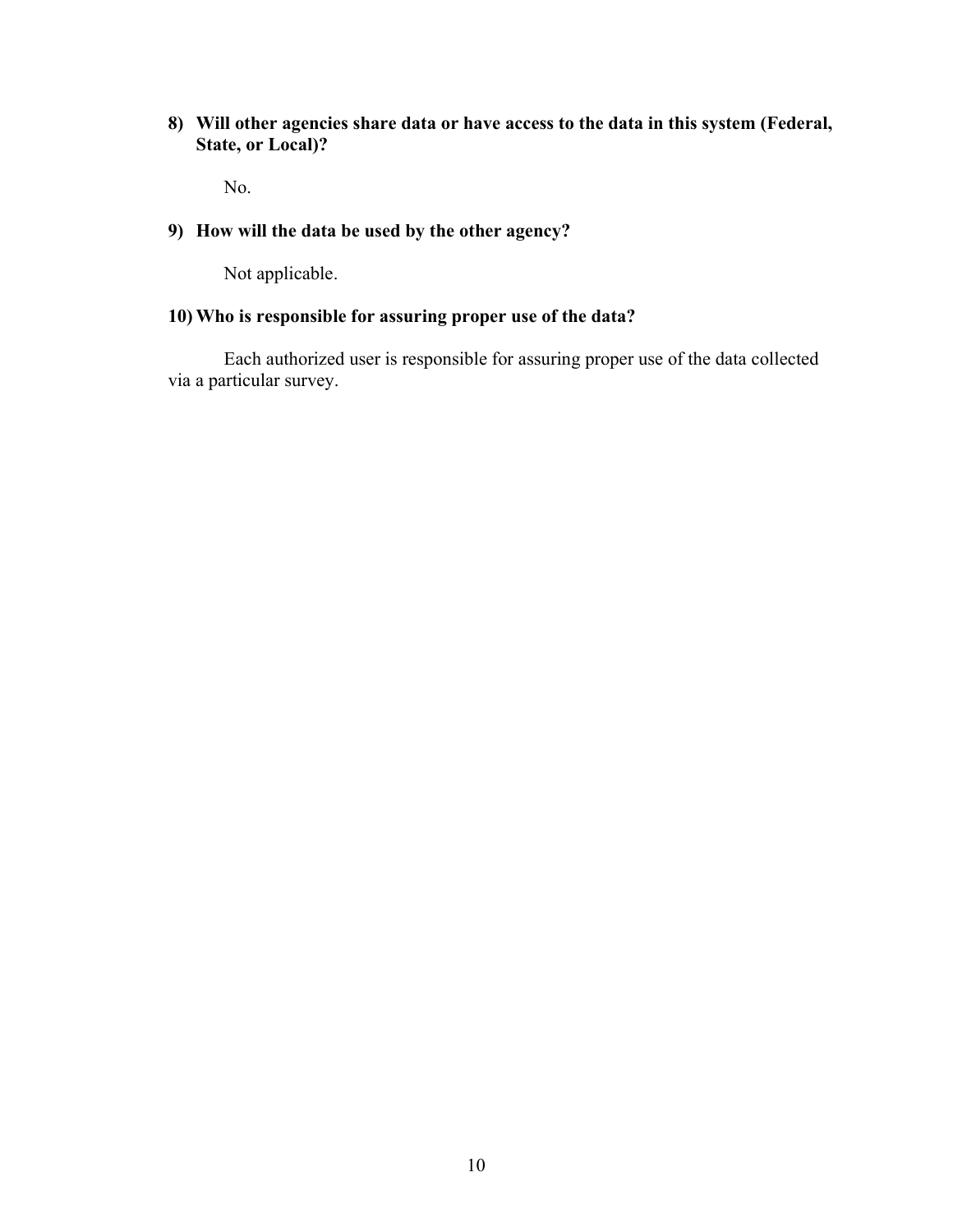#### The Following Officials Have Approved the PIA for SurveyMonkey:

#### 1) System Manager/Owner

Electronic Signature:

NICOLE STEIN Digitally signed by NICOLE STEIN

Name: Nicole Stein Title: Chief, Agency Assistance Branch

#### 2) Chief Information & Cybersecurity Officer

**JAMES** Electronic Signature: **COOPER** 

Digitally signed by JAMES COOPER Date: 2021.12.14 10:50:37 -05'00'

Name: Ty Cooper Title: Chief Information & Cybersecurity Officer

### 3) Senior Agency Official for Privacy

Electronic  $DIANA$  VEILLEUX VEILLEUX 12.112.14 10:58:29 -05'00' Signature:

Name: Diana Veilleux

Title: Chief, Legal, External Affairs and Performance Branch and Senior Agency Official for Privacy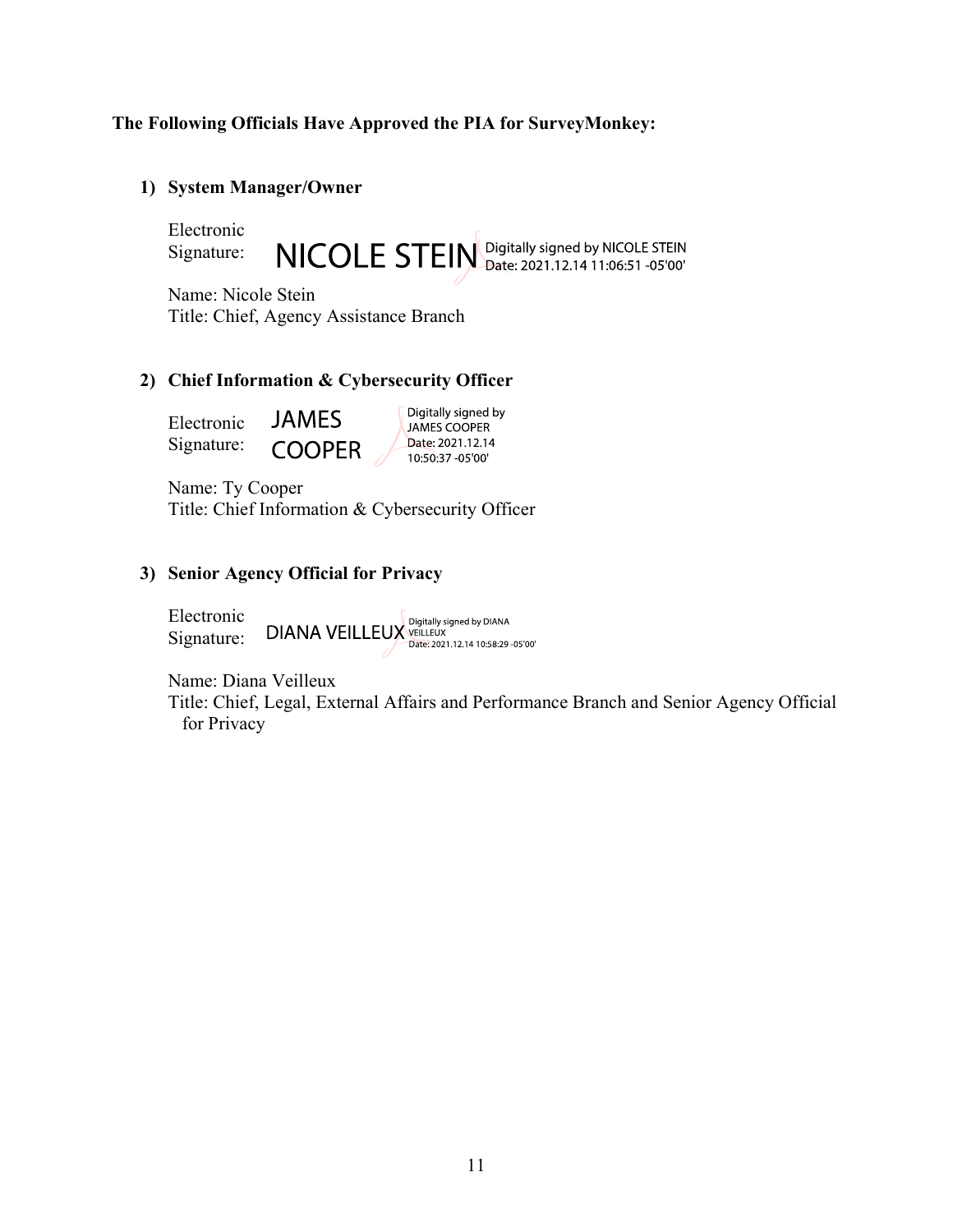# Attachment A to OGE PIA for SurveyMonkey

# **Making Responses Anonymous**

The Anonymous Responses collector option lets you choose whether or not to track and store identifiable respondent information in survey results. SurveyMonkey records respondent IP addresses in backend logs and deletes them after 13 months.

# **Tips for Anonymous Surveys**

- If you're using multiple collectors, you need to turn on Anonymous Responses in each collector.
- If you want your survey to be anonymous, don't include identifiable questions in your survey design and don't use identifiable custom data or custom variables when sending your survey.
- If you have an Enterprise plan, Primary Admins can choose a default Anonymous Responses setting for their entire team.

If you need your survey responses to be anonymous, you must turn on the Anonymous Responses setting before you send your survey. It's not possible to make responses anonymous once you've already collected responses.

# **Web Links**

Web Links record the IP addresses of respondents by default.

To turn on Anonymous Responses:

- 1. Go to the Collect Responses section of your survey.
- 2. Click the name of the collector.
- 3. Click Anonymous Responses and choose On.

# **Email Invitations**

Email Invitations are designed to help you track respondents, so your survey results will include the email address and IP address of each respondent by default. Additionally, the first name, last name, and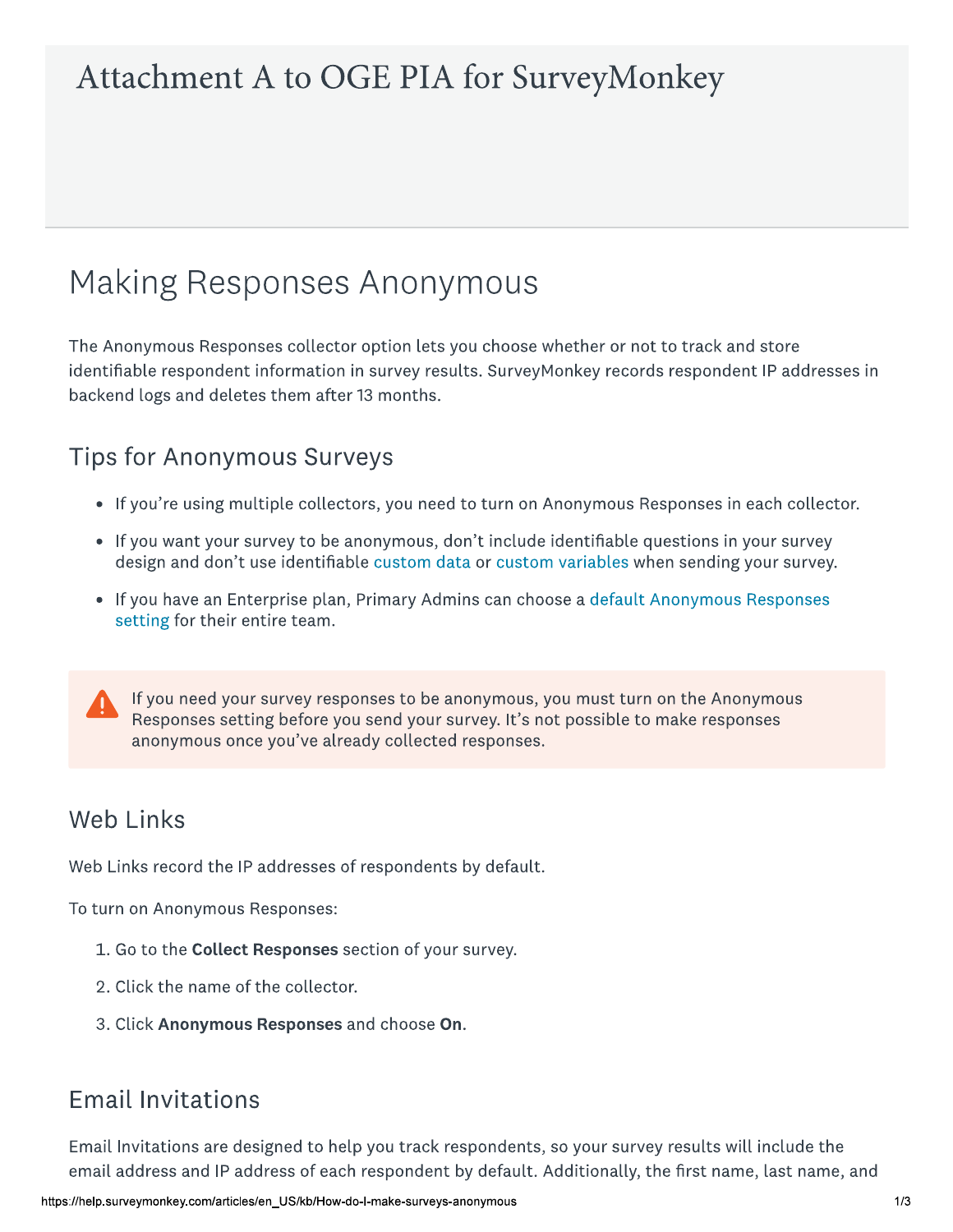custom data about your contacts is tracked, if you included this information in the collector.

To turn on Anonymous Responses:

- 1. Go to the Collect Responses section of your survey.
- 2. Click the name of the collector.
- 3. Go to the collector options. If you've already sent an invitation, go to the **Options** tab. When sending your first invitation message in the collector, you'll choose collector options after composing your message.
- 4. Click Anonymous Responses.
- 5. Choose to exclude all respondent information to exclude first name, last name, email address, IP address, and custom data from your results. Or choose only exclude personal information to exclude first name, last name, email address, and IP address from your results.

TIP! Even if Anonymous Responses is turned on, you can still track email invitations. This info is tied to the email invitation, not to survey results.

# Facebook Messenger

By default, the Facebook Messenger collector doesn't pass any identifying information to SurveyMonkey, it only passes the survey responses.

# **Other Collector Types**

By default, most collectors record the IP addresses of respondents in survey results. You can turn on Anonymous Responses to prevent IP tracking.

To turn on Anonymous Responses:

- 1. Go to the collector options for your collector
- 2. Turn on Make Anonymous or turn off Save IP Address in Results?

# **Respondent Authentication**

When Respondent Authentication is turned on, the survey is never anonymous because the survey taker's SSO profile information is tracked.

# **Collectors Created by Integrations**

Some integrations automatically create collectors in SurveyMonkey, like the Microsoft Teams integration. Whether a survey is anonymous or not is dependent on the integration's settings rather than